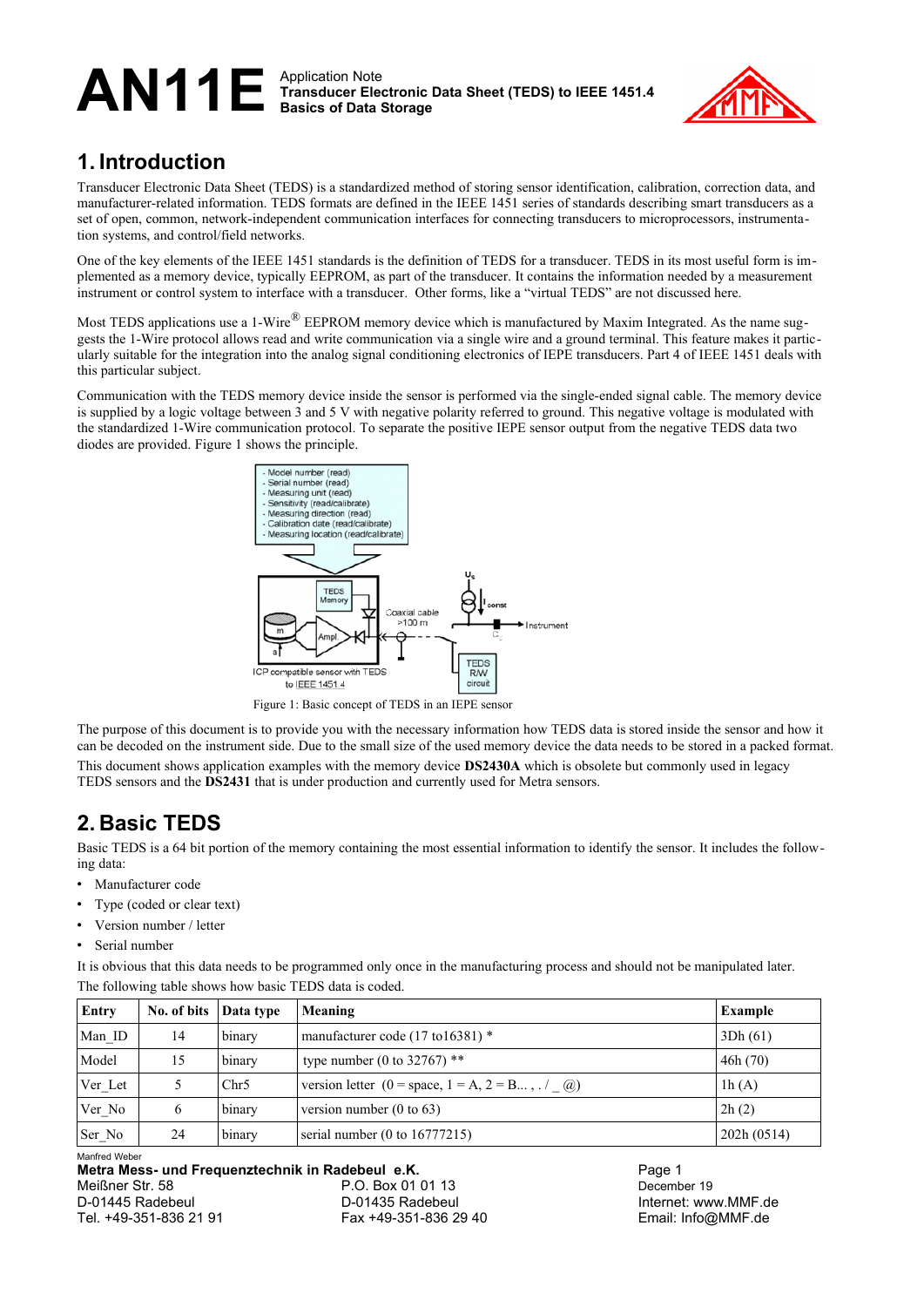

\* Manufacturer codes are issued by IEEE. Metra uses code 61. The public listing file including all codes can be downloaded from the IEEE web site. At the last editing of this document the list was found at <http://standards-oui.ieee.org/manid/manid.txt>

\*\* A reference to the actual type name can be provided by the manufacturer as a text file *\*.xdl* This can be useful if the type name and type numbering according to the TEDS scheme do not match. Metra uses this possibility and provides the name file under this link:<https://mmf.de/download/Model003D.xdl>

### <span id="page-1-0"></span>**3. IEEE Templates**

Templates describe how the actual sensor data is arranged in the memory. There are templates for different sensor types. IEEE 1451.4 defines a "Template Description Language" (TDL). The industry has adopted a number of standard templates. Data in the template memory section can be overwritten. This will typically be the task of calibration labs. In addition there are some bytes reserved for the description of measuring points which may also be written by the user.

Most relevant for sensors with IEPE interface are the following templates:

- Template 25 for accelerometers and force transducers
- Template 27 for microphones with built-in pre-amplifier

#### **IEEE Template 25 for Accelerometers and Force Transducers**

We will describe this template here in detail because it is applied in Metra products. Template 25 contains data relevant for accelerometers like sensitivity, high pass frequency, resonance frequency and quality, sensor weight, axis orientation, calibration frequency and date. A template can have several switch bits for different sub-versions. Metra uses the template 25 without transfer function as default TEDS. In Template Description Language Template 25 is specified as follows:

```
TEMPLATE 0,8,25,"Accelerometer and Force Transducer" 
   //The first 0 in the Template field indicates IEEE defined template
   //The 8 is the number of bits to read from the sensor to get the template ID
   //the 25 is the decimal value of this template ID.
TDL VERSION NUMBER 2 //Version 2 refers to the final IEEE 1451.4 version 1.0 TDL specification
ABSTRACT IEEE 1451.4 Default Accelerometer and Force Transducer Template
SPACING
//Physical Base Units: (ratio, radian, steradian, meter, kg, sec, Amp, kelvin, mole, candela, scal-
ing, offset)<br>PHYSICAL UNIT "V/(m/s<sup>2</sup>)",
PHYSICAL_UNIT "V/(m/s<sup>2</sup>)", (0,0,0,1,1,-1,-1,0,0,0,1,0) // Volts per Acceleration: V/(m/s<sup>2</sup>) = m*kg/(s*A)<br>PHYSICAL<sup>_</sup>UNIT "V/N", (0,0,0,1,0,-1,-1,0,0,0,1,0) // Volts per Newton: V/(mokg/s<sup>2</sup>) = m/(s*A)
PHYSICAL_UNIT "V/N", (0,0,0,1,0,-1,-1,0,0,0,1,0) // Volts per Newton: V/(mokg/s<sup>2</sup>) = m/(s*A)<br>PHYSICAL_UNIT "Hz", (0,0,0,0,0,0,-1,0,0,0,0,1,0) // Frequency: Hertz = 1/second
PHYSICAL UNIT "Hz", (0,0,0,0,0,-1,0,0,0,0,1,0) // Frequency: Hertz = 1/second<br>PHYSICAL UNIT "degrees", (0,1,0,0,0,0,0,0,0,0,0,0.0174533,0) // degrees = 0.0174533 radians
PHYSICAL<sup>T</sup>UNIT "degrees", (0,1,0,0,0,0,0,0,0,0,0,0174533,0) // degrees = 0.0174533 radians<br>PHYSICALTUNIT "°C", (0,0,0,0,0,0,0,0,0,1,0,0,1,-273.15) // Celsius is (kelvin - 273.15 K)
PHYSICAL UNIT "°C", (0,0,0,0,0,0,0,1,0,0,1,-273.15) // Celsius is (kelvin - 273.15 K)
PHYSICAL UNIT "%/decade", (6,0,0,0,0,-1,0,0,0,0,0,0.01,0) // Flatness over frequency: 0.01 / (log10(Hz/Hz))
PHYSICAL UNIT "%/°C", (0,0,0,0,0,0,0,-1,0,0,0.01,0) // Temperature drift: %/°C = 0.01 x (1/Kelvin)
PHYSICAL_UNIT "N/m", (0,0,0,0,1,-2,0,0,0,0,1,0) // Newton/m equals (\text{mokg/s}^2)/\text{m} = \text{kg/s}^2PHYSICAL<sup>T</sup>UNIT "g", (0, 0, 0, 0, 1, 0, 0, 0, 0, 0, 0, 0, 0, 0, 0, 0) // gram = 0.001 kg<br>PHYSICALTUNIT "days", (0, 0, 0, 0, 0, 1, 0, 0, 0, 0, 86400, 0) // Time: Days = 86400 secc
                              (0,0,0,0,0,1,0,0,0,0,86400,0) // Time: Days = 86400 seconds
SELECTCASE "Transducer Type", ID, 1
   CASE "Accelerometer", 0
     SELECTCASE "Extended Functionality (Programmable Sensitivity)", ID, 1
       CASE "No Extended Functionality", 0
           UGID "I25-0-0-0", "Accelerometer"
         %Sens@Ref, "Sensitivity @ reference condition", CAL, 16, ConRelRes, 5E-7, 0.00015, "rp", "V/m/s²)"
        %TF HP S, "High pass cut-off frequency (F hp)", CAL, 8, ConRelRes, 0.005, 0.03, "rp", "Hz"
       ENDCASE
       CASE "Extended Functionality (Programmable Sensitivity)", 1
           UGID "I25-0-1-0", "Accelerometer, programmable Sensitivity"
         %passive[Initialize], "Initialize not needed", ID, 1, UNINT, "", "" = 0
 %passive[CtrlFunctionMask], "Control Function Mask",ID, 4, BitBin, "", "" = "11"
 %passive[ReadWrite], "Write only", ID, 2, UNINT, "", "" = 3
         %passive[FunctionType], "Passive control type", ID, 2, UNINT, "","" = 0//checkmark
 %passive[Function], "Passive mode", USR, 10, BitBin, "","" = "xx,00"
 %sens[Initialize], "Initialize not needed", ID, 1, UNINT, "", "" = 0
 %sens[CtrlFunctionMask], "Control Function Mask",ID, 4, BitBin, "", "" = "11"
 %sens[ReadWrite], "Write only", ID, 2, UNINT, "", "" = 3
 %sens[FunctionType], "Sensitivity control type", ID, 2, UNINT, "", "" = 1//One Exactly
 %sens[Function], %Sens@Ref["10"], USR, 4, BitBin, "", "" = "10" //High sensitivity
Manfred Weber
Metra Mess- und Frequenztechnik in Radebeul e.K. Page 2
Meißner Str. 58 P.O. Box 01 01 13 December 19
D-01445 Radebeul D-01435 Radebeul Internet: www.MMF.de
Tel. +49-351-836 21 91 Fax +49-351-836 29 40 Email: Info@MMF.de
```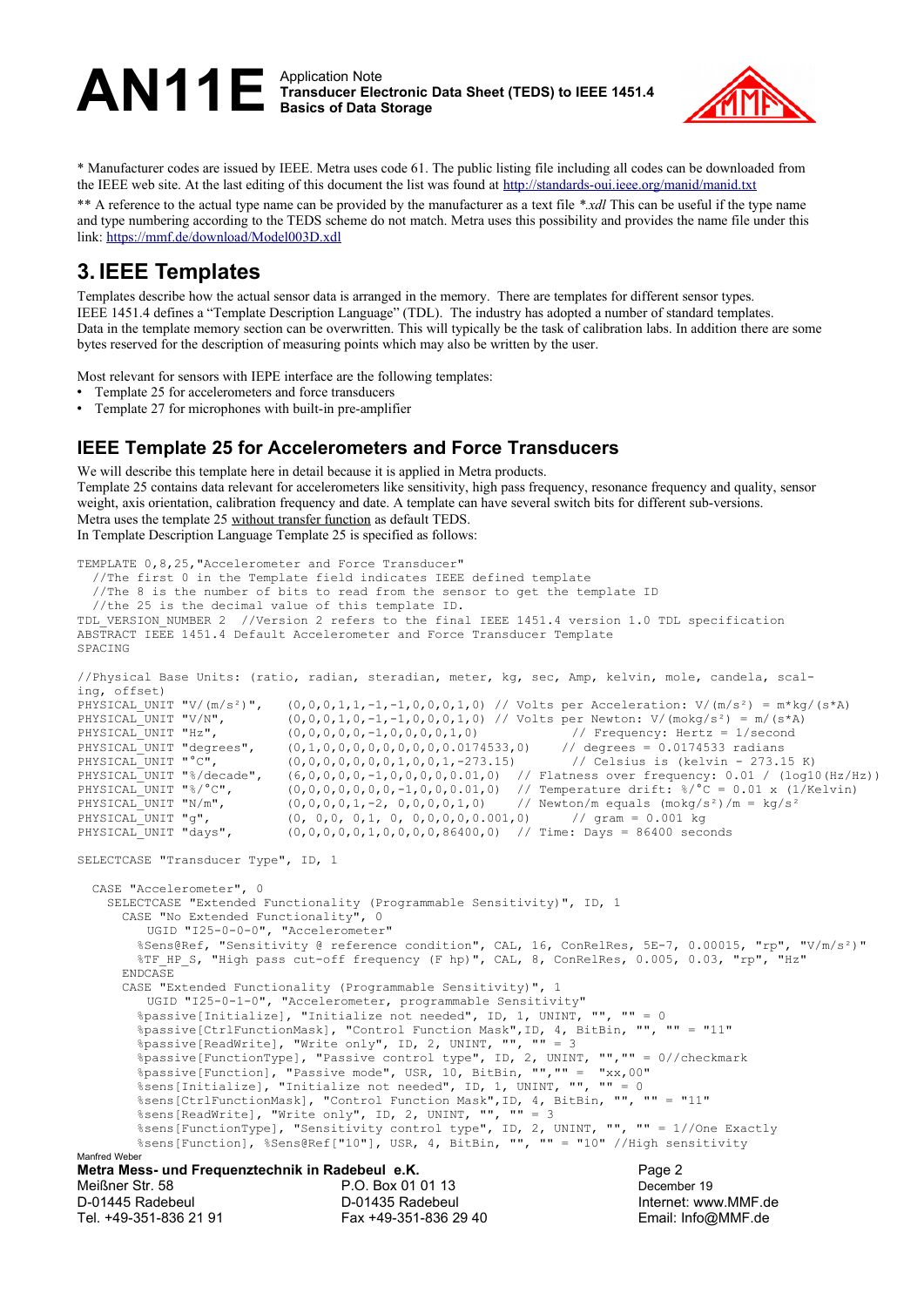

%sens[Function], %Sens@Ref["01"], USR, 4, BitBin, "", "" = "01" //Low sensitivity %defaultFR, "Default setting", ID, 2, UNINT, "", "" %Passive, "Supports multiplexer mode", ID, 1, UNINT, "", "" %Sens@Ref["01"], "Low sensitivity @ Fref", CAL, 16, ConRelRes, 5E-7, 0.00015, "rp", "V/(m/s²)" %Sens@Ref["10"], "High sensitivity @ Fref", CAL, 16, ConRelRes, 5E-7, 0.00015, "rp", "V/(m/s²)" %TF\_HP\_S["01"], "Low sensitivity high pass cut-off frequency", CAL, 8, ConRelRes, 0.005,  $0.03$ , "rp", " $Hz$ " %TF\_HP\_S["10"], "High sensitivity high pass cut-off frequency", CAL, 8, ConRelRes, 0.005,  $0.03$ , "rp", "Hz" ENDCASE ENDSELECT ENDCASE CASE "Force Transducer", 1 SELECTCASE "Extended Functionality (Programmable sensitivity)", ID, 1 CASE "No Extended Functionality", 0 UGID "I25-1-0-0", "Force Transducer" %Sens@Ref, "Sensitivity @ reference condition", CAL, 16, ConRelRes, 5E-7, 0.00015, "rp", "V/N"  $\$$ TF HP S, "High pass cut-off frequency (F hp)", CAL,  $8$ , ConRelRes, 0.005, 0.03, "rp", "Hz" %Stiffness, "Stiffness of transducer", CAL, 6, ConRelRes, 1E6, 0.10, "rp", "N/m" %Mass\_below, "Mass below gage", CAL, 6, ConRelRes, 0.1, 0.1, "rp", "g" ENDCASE CASE "Extended Functionality (Programmable sensitivity)", 1 UGID "I25-1-1-0", "Force Transducer, programmable sensitivity" %passive[Initialize], "Initialize not needed", ID, 1, UNINT, "", "" = 0 %passive[CtrlFunctionMask], "Control Function Mask",ID, 4, BitBin, "", "" = "11" %passive[ReadWrite], "Write only", ID, 2, UNINT, "", "" = 3 %passive[FunctionType], "Passive control type", ID, 2, UNINT, "", "" = 0//checkmark<br>%passive[Function], "Passive mode", USR, 10, BitBin, "", "" = "xx,00" %passive[Function], "Passive mode", USR, 10, BitBin, "", "" = %sens[Initialize], "Initialize not needed", ID, 1, UNINT, "", "" = 0 %sens[CtrlFunctionMask], "Control Function Mask",ID, 4, BitBin, "", "" = "11" %sens[corrrandocratatii, contract of the conduction of the sense ReadWrite], "Write only", ID, 2, UNINT, "", "" = 3 %sens[FunctionType], "Sensitivity control type", ID, 2, UNINT, "", "" = 1//One Exactly %sens[Function], %Sens@Ref["10"], USR, 4, BitBin, "", "" = "10" //High sensitivity %sens[Function], %Sens@Ref["01"], USR, 4, BitBin, "", "" = "01" //Low sensitivity %defaultFR, "Default setting", ID, 2, UNINT, "","" %Passive, "Supports multiplexer mode", ID, 1, UNINT, "", "" %Sens@Ref["01"], "Low sensitivity @ Fref", CAL, 16, ConRelRes, 5E-7, 0.00015, "rp", "V/N" %Sens@Ref["10"], "High sensitivity @ Fref", CAL, 16, ConRelRes, 5E-7, 0.00015, "rp", "V/N" %TF\_HP\_S["01"], "Low sensitivity high pass cut-off frequency", CAL, 8, ConRelRes, 0.005,  $0.03$ , "rp", " $H\overline{z}$ " %TF\_HP\_S["10"], "High sensitivity high pass cut-off frequency", CAL, 8, ConRelRes, 0.005,<br>rn", "Hz"  $0.03, "rp",$  %Stiffness, "Stiffness of transducer", CAL, 6, ConRelRes, 1E6, 0.10, "rp", "N/m" %Mass below, "Mass below gage", CAL, 6, ConRelRes, 0.1, 0.1, "rp", "g" %PhaseCorrection, "Phase correction @ reference condition", CAL, 6, CONRES, -3.2, 0.1, "rp", "degrees" ENDCASE ENDSELECT ENDCASE ENDSELECT ENUMERATE DirectionEnum,"x","y","z" %Direction, "Sensitivity direction (x,y,z)", CAL, 2, DirectionEnum, "e", "" %Weight, "Transducer weight", CAL, 6, CONRELRES, 0.1, 0.1, "rp", "g" ENUMERATE ElecSigTypeEnum,"Voltage Sensor","Current Sensor","Resistance Sensor","Bridge Sensor","LVDT Sensor","Potentiometric Voltage Divider Sensor","Pulse Sensor","Voltage Actuator","Current Actuator","Pulse Actuator" %ElecSigType, "Transducer Electrical Signal Type", ID, 0, ElecSigTypeEnum,"e","" = "Voltage Sensor" ENUMERATE MapMethEnum, "Linear","Inverse m/(x+b)","Inverse (b+m/x)", "Inverse 1/(b+m/x)","Thermocouple","Thermistor","RTD","Bridge" %MapMeth, "Mapping Method", ID, 0, MapMethEnum,"e","" = "Linear" ENUMERATE ACDCCouplingEnum,"DC","AC" %ACDCCoupling, "AC or DC Coupling", ID, 0, ACDCCouplingEnum,"e","" = "AC" Manfred Weber **Metra Mess- und Frequenztechnik in Radebeul e.K.** Page 3 Meißner Str. 58 P.O. Box 01 01 13 December 19 D-01445 Radebeul D-01435 Radebeul Internet: www.MMF.de

Tel. +49-351-836 21 91 Fax +49-351-836 29 40 Email: Info@MMF.de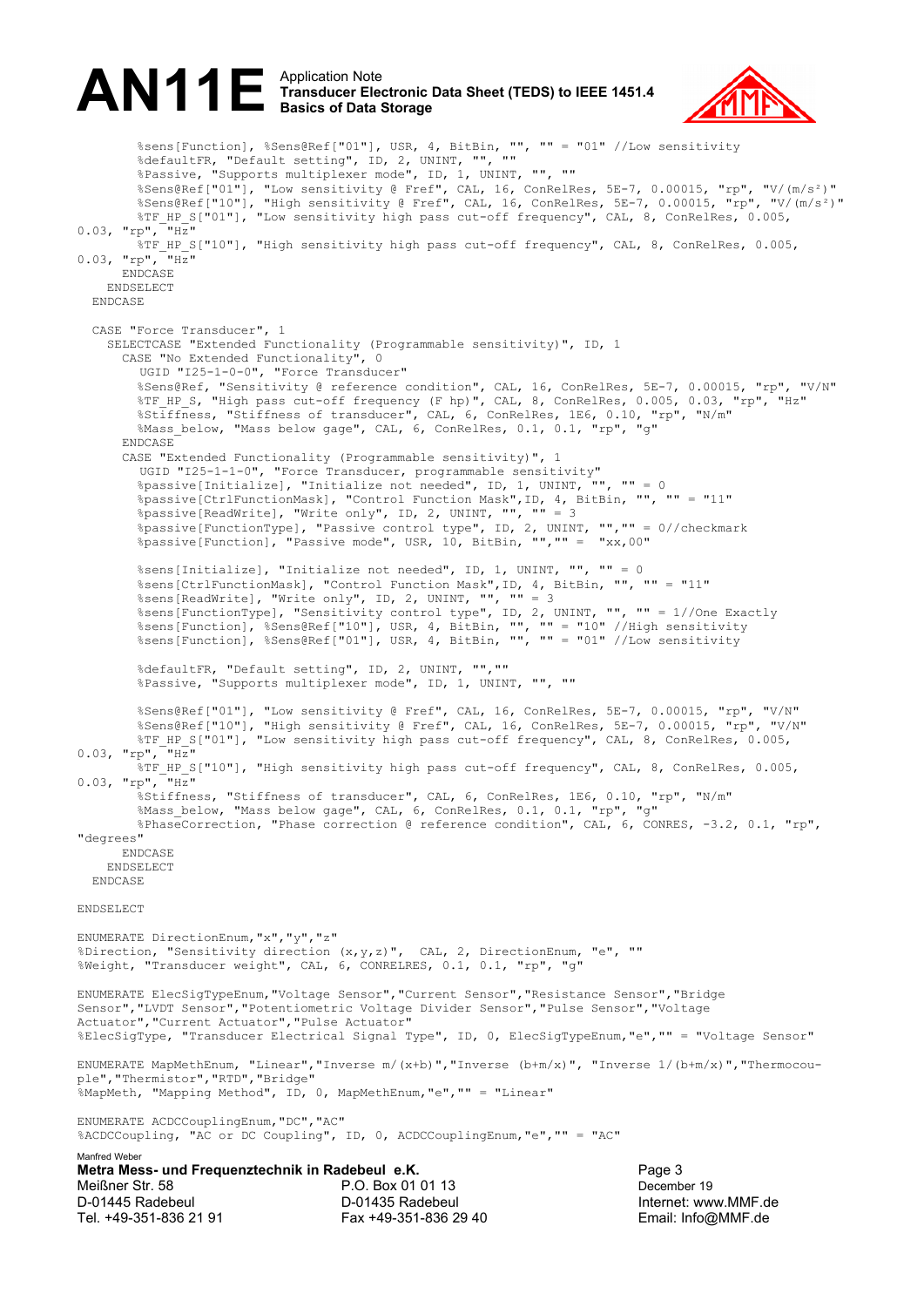

ENUMERATE SignEnum,"Positive","Negative" %Sign, "Polarity (Sign)", CAL, 1, SignEnum, "e", "" SELECTCASE "Transfer Function", ID, 1 CASE "No Transfer Function Specified", 0 ENDCASE CASE "Transfer Function Specified", 1 %TF SP, "Low pass cut-off frequency (F lp)", CAL, 7, ConRelRes, 10, 0.05, "rp", "Hz" %TF\_KPr, "Resonance frequency (F res)", CAL, 9, ConRelRes, 100, 0.01, "rp", "Hz" %TF KPq, "Quality factor @ F res (Q)", CAL, 9, ConRelRes, 0.4, 0.01, "rp","" %TF SL, "Amplitude slope (a)", CAL, 7, ConRes, -6.3, 0.1, "0.0", "%/decade" %TempCoef, "Temperature coefficient (b)", CAL, 6, ConRes, -0.8, 0.025,"0.000","%/°C" ENDCASE ENDSELECT %Reffreq, "Reference frequency (F ref)", CAL, 8, ConRelRes, 0.35, 0.0175, "0p","Hz" %RefTemp, "Reference temperature (T ref)", CAL, 5, ConRes, 15, 0.5, "0.0","°C" %CalDate, "Calibration Date", CAL, 16, DATE,"d-mmm-yyyy","" %CalInitials, "Calibration Initials", CAL, 15, CHR5,"s","" %CalPeriod, "Calibration Period (Days)", CAL, 12, UNINT, "0", "days" %MeasID, "Measurement location ID", USR, 11, UNINT,"0", ""

ENDTEMPLATE

The table below shows how the individual parameters are coded. TEDS uses different data types to pack the data as dense as possible. Several switch bits can be used to modify the template. Metra disables, for example, the transfer function by default.

| Entry         | Bit no.      | <b>Type</b>            | Meaning                                                                                                                                                                                                                                                                                                               | <b>Example</b>                                                                |  |  |  |  |
|---------------|--------------|------------------------|-----------------------------------------------------------------------------------------------------------------------------------------------------------------------------------------------------------------------------------------------------------------------------------------------------------------------|-------------------------------------------------------------------------------|--|--|--|--|
| Chksum        | 8            | binary                 | check sum, two's complement of the sum of all bytes including the ba-<br>sic TEDS, except the byte of the checksum itself. The sum of all<br>bytes, including the checksum, is zero.                                                                                                                                  | 4Fh                                                                           |  |  |  |  |
| Sel Desc      | 2            | binary                 | selector of descriptor bits; $0 = TEDS$ to IEEE 1451.4                                                                                                                                                                                                                                                                | 0 <sub>h</sub>                                                                |  |  |  |  |
| Templ No      | 8            | binary                 | template no.; 8 Bits                                                                                                                                                                                                                                                                                                  | 19h<br>(No.25)                                                                |  |  |  |  |
| $Case_4/F$    | 1            | binary                 | case bit sensor type: $0 =$ accelerometer; $1 =$ force transducer                                                                                                                                                                                                                                                     | 0 <sup>h</sup>                                                                |  |  |  |  |
| Case Gain     | $\mathbf{1}$ | binary                 | case bit gain: $0 = fixed$ gain; $1 = programmable$ gain                                                                                                                                                                                                                                                              | 0h                                                                            |  |  |  |  |
| Sens<br>$HP*$ | 16<br>8      | ConRelRes<br>ConRelRes | sensitivity $B_{ua}$ in $V/ms^{-2}$<br>$B_{\nu a} = 5 \cdot 10^{-7} \cdot 1,0003^{Sens}$<br>$Sens = \frac{1}{\log(1,0003)} \cdot \log\left(\frac{B_{ua}}{5 \cdot 10^{-7}}\right) = 7676.4 \cdot \log\left(\frac{B_{ua}}{5 \cdot 10^{-7}}\right)$<br>high pass frequency in Hz<br>$f_{hn} = 5.10^{-3} \cdot 1,06^{HP}$ | 6752h<br>$(Bua=1,395 mV/ms-2)$<br>46h<br>$(f_{\text{hn}} = 0.295 \text{ Hz})$ |  |  |  |  |
| Dir           | 2            | Enumeration            | $HP = \frac{1}{\log(1.06)} \cdot \log\left(\frac{f_{hp}}{5.10^{-3}}\right) = 39.5 \cdot \log\left(\frac{f_{hp}}{0.005}\right)$<br>$0 = X$ ; $1 = Y$ ; $2 = Z$ ; $3 = not specified$                                                                                                                                   | 3h (not specified)                                                            |  |  |  |  |
| Weight*       | 6            | ConRelRes              | weight of sensor in grams                                                                                                                                                                                                                                                                                             | 20 <sub>h</sub>                                                               |  |  |  |  |
|               |              |                        | $m = 0.1 \cdot 1.2^{W \neq 0}$<br>$Weight = \frac{1}{\log(1.2)} \cdot \log(\frac{m}{0.1}) = 12,6 \cdot \log(\frac{m}{0.1})$                                                                                                                                                                                           | $(m = 34 g)$                                                                  |  |  |  |  |
| Polarity      | 1            | Enumeration            | $0 = positive$ ; 1 = negative                                                                                                                                                                                                                                                                                         | 0h (positive)                                                                 |  |  |  |  |

Manfred Weber

**Metra Mess- und Frequenztechnik in Radebeul e.K. Page 4** Page 4 Meißner Str. 58 P.O. Box 01 01 13 December 19 D-01445 Radebeul D-01435 Radebeul Internet: www.MMF.de Tel. +49-351-836 21 91 Fax +49-351-836 29 40 Email: Info@MMF.de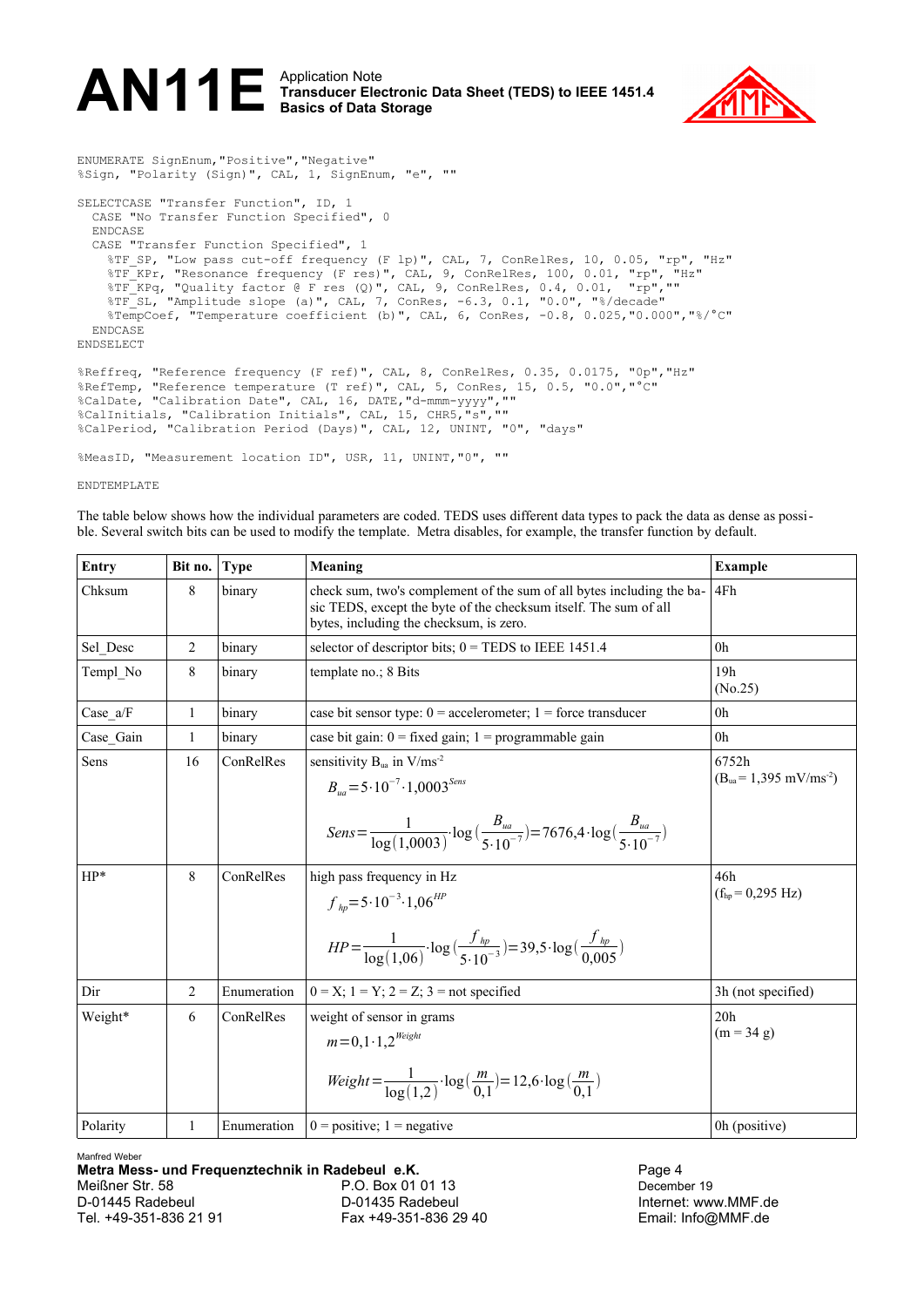

| Entry                                         | Bit no.      | <b>Type</b>      | Meaning                                                                                                                   | <b>Example</b>                     |  |  |  |  |
|-----------------------------------------------|--------------|------------------|---------------------------------------------------------------------------------------------------------------------------|------------------------------------|--|--|--|--|
| CaseTransf                                    | 1            | binary           | case bit for transfer function: $1 =$ specified; $0 =$ none                                                               | 1h                                 |  |  |  |  |
| $LP*$                                         | 7            | ConRelRes        | low pass frequency in Hz                                                                                                  | $7Fh*$                             |  |  |  |  |
|                                               |              |                  | $f_{l_p} = 10 \cdot 1, 1^{LP}$                                                                                            | (not specified)                    |  |  |  |  |
|                                               |              |                  | $LP = \frac{1}{\log(1\ 1)} \cdot \log\left(\frac{f_{lp}}{10}\right) = 24{,}16 \cdot \log\left(\frac{f_{lp}}{10}\right)$   |                                    |  |  |  |  |
|                                               |              |                  |                                                                                                                           |                                    |  |  |  |  |
| Res_Freq_x*                                   | 9            | ConRelRes        | resonance frequency in Hz                                                                                                 | 118h                               |  |  |  |  |
|                                               |              |                  | $f_{res} = 100 \cdot 1.02^{Res_{res}$ Freq                                                                                | $(f_{res} = 25589 \text{ Hz})$     |  |  |  |  |
|                                               |              |                  | Res_Freq = $\frac{1}{\log(1.02)} \cdot \log(\frac{J_{res}}{100}) = 116,3 \cdot \log(\frac{J_{res}}{100})$                 |                                    |  |  |  |  |
| $Q$ <sub>Res<sub><math>x^*</math></sub></sub> | 9            | ConRelRes        | resonance quality                                                                                                         | A3h                                |  |  |  |  |
|                                               |              |                  | $Q = 0.4 \cdot 1.02^{\text{Q}$ . Res                                                                                      | $(Q = 10,1)$                       |  |  |  |  |
|                                               |              |                  | $Q_{\text{Res}} = \frac{1}{\log(1.02)} \cdot \log\left(\frac{Q}{0.4}\right) = 116,3 \cdot \log\left(\frac{Q}{0.4}\right)$ |                                    |  |  |  |  |
| Slope*                                        | $\tau$       | ConRes           | amplitude slope in %/decade                                                                                               | 53h                                |  |  |  |  |
|                                               |              |                  | $S = -6,3 + 0,1$ . Slope                                                                                                  | $(S = 2\frac{9}{6} \text{decade})$ |  |  |  |  |
|                                               |              |                  | $Slope = (S+6,3) \cdot 10$                                                                                                |                                    |  |  |  |  |
| Temp Co*                                      | 6            | ConRes           | temperature coefficient in %/K                                                                                            | 1D <sub>h</sub>                    |  |  |  |  |
|                                               |              |                  | $TK(B_{ua}) = -0.8 + 0.025$ ·Temp Co                                                                                      | $(TK(B_{ua}) = -0.075 %$ /s/K)     |  |  |  |  |
|                                               |              |                  | Temp Co = $(TK(B_{na})+0.8)\cdot 40$                                                                                      |                                    |  |  |  |  |
| Ref Freq*                                     | 8            | ConRelRes        | calibration frequency in Hz                                                                                               | 9Eh                                |  |  |  |  |
|                                               |              |                  | $f_{ref} = 0.35 \cdot 1.035$ <sup>Ref_Freq</sup>                                                                          | $(f_{ref} = 80,3 \text{ Hz})$      |  |  |  |  |
|                                               |              |                  | Ref_Freq = $\frac{1}{\log(1.035)} \cdot \log(\frac{f_{ref}}{0.35}) = 66.9 \cdot \log(\frac{f_{ref}}{0.35})$               |                                    |  |  |  |  |
| Ref Temp*                                     | 5            | ConRes           | calibration temperature in °C                                                                                             | 10 <sub>h</sub>                    |  |  |  |  |
|                                               |              |                  | $T_{ref} = 15 + 0.5 \cdot \text{Ref\_Temp}$                                                                               | $(T_{ref} = 23 \text{ °C})$        |  |  |  |  |
|                                               |              |                  | Ref_Temp = $(T_{ref} - 15) \cdot 2$                                                                                       |                                    |  |  |  |  |
| Cal Date                                      | 16           | <b>DATE</b>      | calibration date in days since 01/01/1998<br>$65535$ = not specified                                                      | EF2h<br>(23/06/08)                 |  |  |  |  |
| Cal_Init                                      | 15           | Chr <sub>5</sub> | calibration initials, 3 characters, starting in LSB<br>$(0 = space, 1 = A, 2 = B , . / \_ (a))$                           | AB2h<br>(BUR)                      |  |  |  |  |
| Cal Per                                       | 12           | <b>UNINT</b>     | calibration period in days (integer)<br>$1 - 4094$ ; $4095 =$ not specified                                               | 16Dh<br>$(365 \text{ days})$       |  |  |  |  |
| Meas ID                                       | 11           | <b>UNINT</b>     | measurement point ID no. (integer)<br>$1 - 2046$ ; $2047 =$ not specified                                                 | 2h<br>(2)                          |  |  |  |  |
| Sel                                           | 2            | binary           | selector bits for remaining memory (normally 3)                                                                           | 3h                                 |  |  |  |  |
| Ext End Sel                                   | $\mathbf{1}$ | binary           | extended end selector, $1$ = remaining bits used as user text data                                                        | 1 <sub>h</sub>                     |  |  |  |  |
| User                                          | 94           | 7 bit ASCII      | user text data                                                                                                            | "abcdefghijklm"                    |  |  |  |  |

Manfred Weber

**Metra Mess- und Frequenztechnik in Radebeul e.K.**<br>Meißner Str. 58 **P.O. Box 01 01 13** P.O. Box 01 01 13 December 19 Meißner Str. 58 **P.O. Box 01 01 13**<br>D-01445 Radebeul **D-01435 Radebeul** D-01445 Radebeul D-01435 Radebeul Internet: www.MMF.de Fax +49-351-836 29 40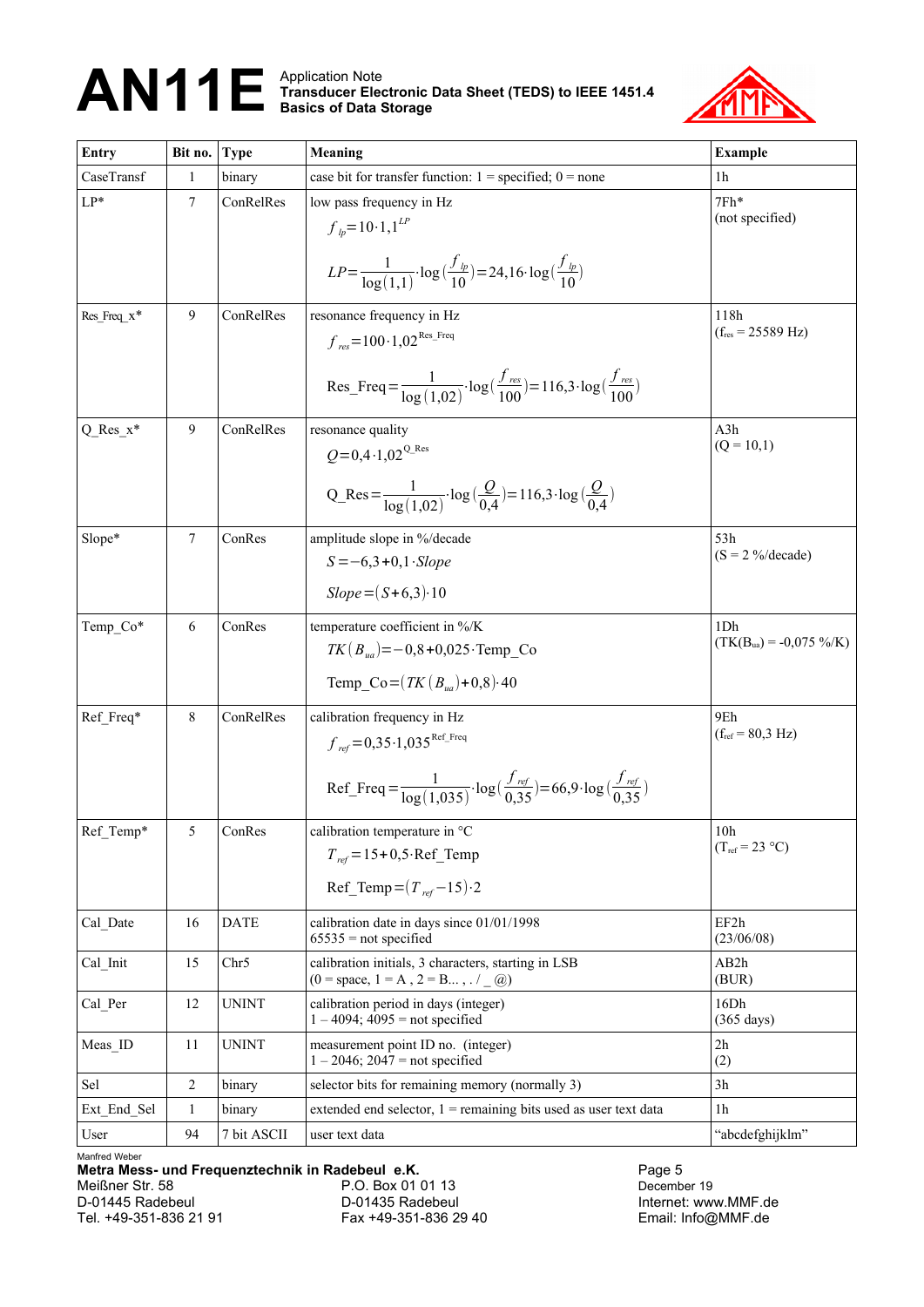

\* All bits set in ConRelRes and ConRes format mean "not defined".

## **4. TEDS Data Storage in the EEPROM DS2430A**

Most legacy TEDS transducers include the discontinued DS2430A memory device featuring a 256 bit EEPROM and a 64 bit onetime programmable memory called application register.

The one-time programmable application register holds the Basic TEDS. The following table shows the arrangement of the data. The bit values under the identifiers show the data used as example in chapter [2.](#page-0-1)

|           | 6         | 5         | 4         | 3          | $\mathcal{P}$ |            | $\Omega$  | Bit no. | Example |
|-----------|-----------|-----------|-----------|------------|---------------|------------|-----------|---------|---------|
| Man ID 7  | Man ID 6  | Man ID 5  | Man ID 4  | Man ID $3$ | Man ID $2$    | Man ID $1$ | Man ID 0  | 00      | 3Dh     |
| Model 1   | Model 0   | Man ID 13 | Man ID 12 | Man ID 11  | Man ID 10     | Man ID 9   | Man ID 8  | 08      | 80h     |
| Model 9   | Model 8   | Model 7   | Model 6   | Model 5    | Model 4       | Model 3    | Model 2   | 16      | 11h     |
| Ver_Let_2 | Ver Let 1 | Ver Let 0 | Model 14  | Model 13   | Model 12      | Model 11   | Model 10  | 24      | 20h     |
| Ver No 5  | Ver No 4  | Ver No 3  | Ver No 2  | Ver No 1   | Ver No 0      | Ver Let 4  | Ver Let 3 | 32      | 08h     |
| Ser_No_7  | Ser No 6  | Ser No 5  | Ser No 4  | Ser No 3   | Ser No 2      | Ser No 1   | Ser No 0  | 40      | 02h     |
| Ser No 15 | Ser No 14 | Ser No 13 | Ser No 12 | Ser No 11  | Ser No 10     | Ser No 9   | Ser No 8  | 48      | 02h     |
| Ser No 23 | Ser No 22 | Ser No 21 | Ser No 20 | Ser No 19  | Ser No 18     | Ser No 17  | Ser No 16 | 52      | 00h     |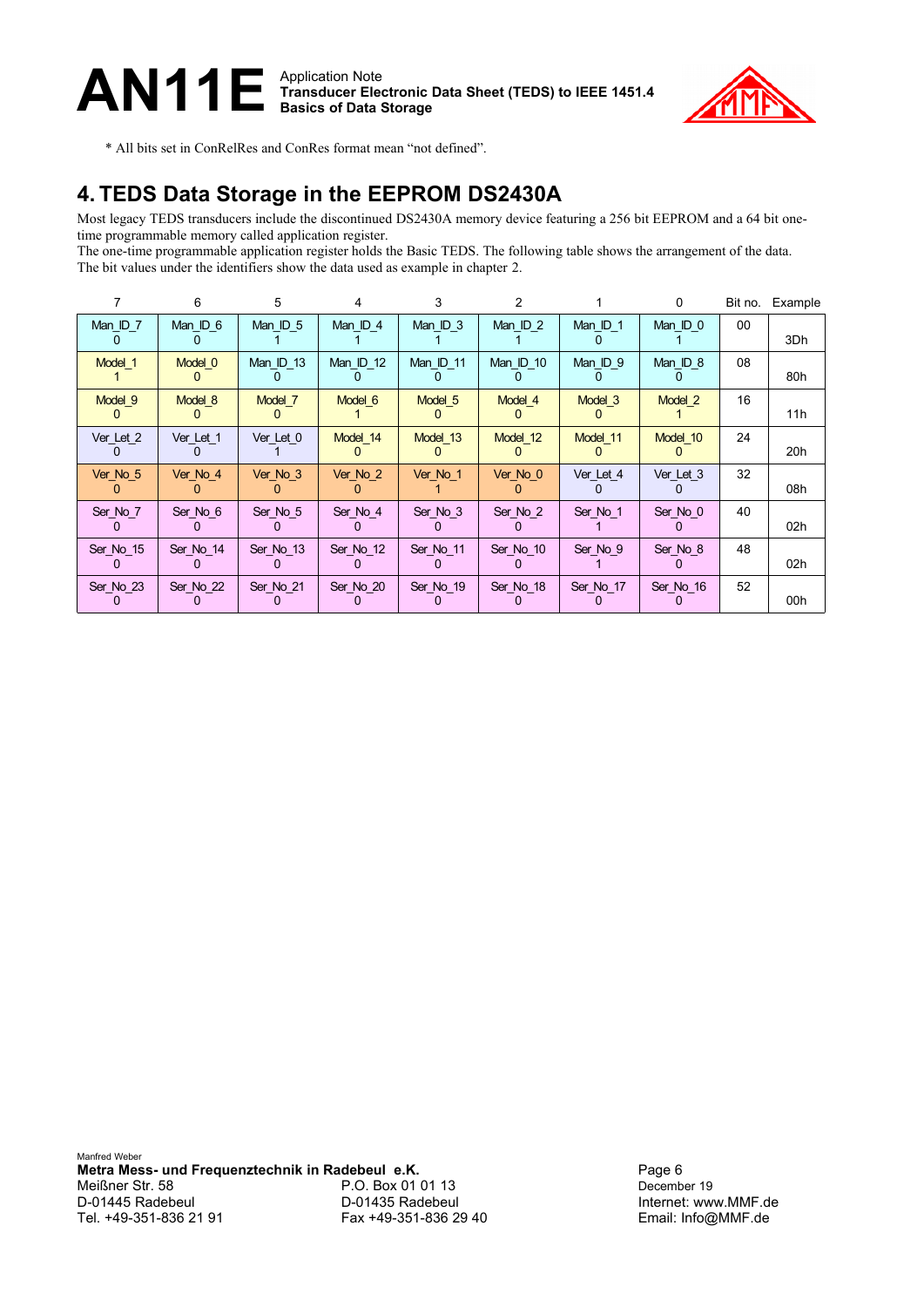

In EEPROM the template data is stored as shown below. The bit values under the identifiers show the example data of template no. 25 from chapter [3.](#page-1-0) The transfer function is disabled by bit *CaseTransf*. Therefore the data of the transfer function is not included. The first byte of the EEPROM holds the check sum calculated from the basic TEDS and all bytes after the checksum.

| <b>MSB</b>                        |                                              |                                       |                                   |                                    |                                 |                                   | LSB                               |     | Bit no. Example |
|-----------------------------------|----------------------------------------------|---------------------------------------|-----------------------------------|------------------------------------|---------------------------------|-----------------------------------|-----------------------------------|-----|-----------------|
| Chksum 7                          | Chksum 6                                     | Chksum 5                              | Chksum 4                          | Chksum 3                           | Chksum 2                        | Chksum 1                          | Chksum 0                          | 00  | 89h             |
| 1<br>Templ_No_5                   | 0<br>Templ No 4                              | 0<br>Templ No 3                       | 0<br>Templ No 2                   | Templ No 1                         | 0<br>Templ No 0                 | $\bf{0}$<br>Sel Desc 1            | 1<br>Sel Desc 0                   | 08  |                 |
| $\bf{0}$                          | 1                                            | 1                                     | $\bf{0}$                          | $\bf{0}$                           | 1                               | $\bf{0}$                          | 0                                 |     | 64h             |
| Sens 3<br>$\bf{0}$                | Sens <sub>2</sub><br>$\overline{\mathbf{0}}$ | Sens 1<br>$\mathbf{1}$                | Sens 0<br>$\overline{\mathbf{0}}$ | Case Gain<br>$\bf{0}$              | Case a/F<br>$\bf{0}$            | Templ No 7<br>$\bf{0}$            | Templ No 6<br>$\bf{0}$            | 16  | 20h             |
| Sens 11                           | Sens 10                                      | Sens <sub>9</sub>                     | Sens 8                            | Sens <sub>7</sub>                  | Sens 6                          | Sens 5                            | Sens 4                            | 24  |                 |
| $\mathbf{0}$<br>$HP_3$            | $\mathbf{1}$<br>HP <sub>2</sub>              | 1<br>$HP_1$                           | $\mathbf{1}$<br>$HP$ <sub>0</sub> | $\overline{\mathbf{0}}$<br>Sens 15 | $\blacksquare$<br>Sens 14       | $\bf{0}$<br>Sens 13               | $\mathbf{1}$<br>Sens 12           | 32  | 75h             |
| $\bf{0}$                          | 1                                            | $\mathbf{1}$                          | $\bf{0}$                          | $\bf{0}$                           | $\mathbf{1}$                    | $\mathbf{1}$                      | $\bf{0}$                          |     | 66h             |
| Weight 1                          | Weight <sub>0</sub>                          | Dir 1                                 | Dir 0                             | HP <sub>7</sub>                    | $HP_6$                          | $HP_5$                            | $HP_4$                            | 40  |                 |
| $\bf{0}$<br>Ref Freq 1            | $\bf{0}$<br>Ref Freq 0                       | 1<br>Case Transf                      | $\mathbf{1}$<br>Polarity          | $\bf{0}$<br>Weight <sub>_5</sub>   | 1.<br>Weight <sub>4</sub>       | $\bf{0}$<br>Weight <sub>3</sub>   | $\bf{0}$<br>Weight <sub>2</sub>   | 48  | 34h             |
| 1                                 | $\mathbf{0}$                                 | $\bf{0}$                              | $\bf{0}$                          | 1                                  | 0                               | $\bf{0}$                          | $\bf{0}$                          |     | $88\mathrm{h}$  |
| Ref Temp_1<br>$\bf{0}$            | Ref Temp 0<br>$\mathbf{0}$                   | Ref Freq 7<br>1                       | Ref Freq 6<br>$\bf{0}$            | Ref Freq 5<br>$\bf{0}$             | Ref Freq 4                      | Ref Freq 3                        | Ref Freq 2                        | 56  | 27h             |
| Cal Date 4                        | Cal Date 3                                   | Cal Date 2                            | Cal Date 1                        | Cal Date 0                         | Ref Temp 4                      | Ref Temp 3                        | Ref Temp 2                        | 64  |                 |
| 1                                 | $\bf{0}$                                     | $\bf{0}$                              | 1                                 | $\bf{0}$                           | 1                               | $\bf{0}$                          | $\bf{0}$                          |     | 94h             |
| Cal Date 12<br>$\bf{0}$           | Cal Date 11<br>-1                            | Cal Date 10<br>1                      | Cal Date 9<br>ı                   | Cal Date 8<br>0                    | Cal Date 7<br>1                 | Cal Date 6                        | Cal Date 5                        | 72  | 77h             |
| Cal Init 4                        | Cal Init 3                                   | Cal Init 2                            | Cal Init 1                        | Cal Init 0                         | Cal Date 15                     | Cal Date 14                       | Cal Date 13                       | 80  |                 |
| $\mathbf{0}$<br>Cal Init 12       | $\mathbf{0}$<br>Cal Init 11                  | $\bf{0}$<br>Cal Init 10               | 1<br>Cal Init 9                   | $\bf{0}$<br>Cal Init 8             | $\bf{0}$<br>Cal Init 7          | $\bf{0}$<br>Cal Init 6            | $\bf{0}$<br>Cal Init 5            | 88  | 10 <sub>h</sub> |
| $\bf{0}$                          | 1                                            | $\bf{0}$                              | 1                                 | $\bf{0}$                           | 1                               | $\bf{0}$                          | 1                                 |     | 55h             |
| Cal Per 5<br>1                    | Cal Per 4<br>$\bf{0}$                        | Cal Per 3<br>1                        | Cal Per 2                         | Cal Per 1<br>$\bf{0}$              | Cal Per 0<br>1                  | Cal Init 14<br>1                  | Cal Init 13<br>$\bf{0}$           | 96  | B6h             |
| Meas $ID$ 1                       | Meas $ID$ $0$                                | Cal Per_11                            | Cal Per 10                        | Cal Per 9                          | Cal Per 8                       | Cal Per 7                         | Cal Per 6                         | 104 |                 |
| $\mathbf{1}$                      | $\mathbf{0}$                                 | $\bf{0}$                              | $\bf{0}$                          | $\bf{0}$                           | 1                               | $\mathbf{0}$                      | 1                                 |     | 85h             |
| Meas ID 9<br>$\bf{0}$             | Meas ID 8<br>$\bf{0}$                        | Meas ID 7<br>$\bf{0}$                 | Meas ID $6$<br>$\bf{0}$           | Meas ID 5<br>$\bf{0}$              | Meas ID 4<br>$\bf{0}$           | Meas ID 3<br>$\bf{0}$             | Meas ID <sub>2</sub><br>$\bf{0}$  | 112 | 00 <sub>h</sub> |
| $User_3$                          | User 2                                       | $\overline{\text{User}}$ <sup>1</sup> | User 0                            | Ext End Sel                        | $\overline{\text{Sel} \_1}$     | Sel $0$                           | Meas <sub>ID</sub> 10             | 120 |                 |
| 1                                 | 1<br>User 10                                 | $\bf{0}$<br>User 9                    | $\bf{0}$<br>User 8                | 1<br>User 7                        | 1                               | 1                                 | $\bf{0}$<br>User 4                | 128 | AEh             |
| User 11<br>$\mathbf{1}$           | $\mathbf{1}$                                 | $\bf{0}$                              | $\bf{0}$                          | 1                                  | User_6<br>$\mathbf{1}$          | $User_5$<br>$\mathbf{1}$          | $\mathbf{1}$                      |     | CFh             |
| User 19                           | User 18                                      | User 17                               | User 16                           | User $15$                          | User 14                         | User 13                           | User 12                           | 136 |                 |
| $\mathbf{1}$<br>User 27           | $\mathbf{1}$<br>User 26                      | $\mathbf{1}$<br>User 25               | $\bf{0}$<br>User 24               | $\bf{0}$<br>User $23$              | $\bf{0}$<br>User 22             | $\mathbf{1}$<br>User 21           | $\mathbf{1}$<br>User 20           | 144 | E3h             |
| 1                                 | $\mathbf{1}$                                 | 1                                     | $\bf{0}$                          | 1                                  | $\mathbf{1}$                    | $\mathbf{1}$                      | $\mathbf{1}$                      |     | EFh             |
| $\overline{U}$ ser_35<br>1        | User_34<br>1                                 | $User_33$<br>1                        | $User_32$<br>1                    | $User_31$<br>0                     | $User_30$<br>1                  | User_29<br>1                      | User_28<br>$\bf{0}$               | 152 | F6h             |
| User 43                           | User 42                                      | User 41                               | User 40                           | User 39                            | User 38                         | User 37                           | User 36                           | 160 |                 |
| $\bf{0}$                          | $\bf{0}$                                     | 1                                     | 1                                 | 1                                  | $\bf{0}$                        | 1                                 | $\bf{0}$                          |     | 3Ah             |
| $User_51$<br>$\bf{0}$             | User 50<br>1                                 | User 49<br>1                          | User 48<br>1                      | User 47<br>1                       | User $46$<br>1                  | User $45$<br>$\bf{0}$             | User 44<br>1                      | 168 | 7Dh             |
| User_59                           | User_58                                      | $User_57$                             | $User_56$                         | User_55                            | User 54                         | User_53                           | User_52                           | 176 |                 |
| $\bf{0}$<br>User 67               | $\mathbf{0}$<br>User 66                      | 1<br>User 65                          | $\bf{0}$<br>User 64               | 1<br>User 63                       | 1<br>User 62                    | 1<br>User 61                      | $\bf{0}$<br>User 60               | 184 | 2Eh             |
| $\mathbf{1}$                      | $\mathbf{0}$                                 | $\mathbf{0}$                          | $\mathbf{0}$                      | $\mathbf{1}$                       | $\mathbf{1}$                    | $\mathbf{1}$                      |                                   |     | $8Fh$           |
| User 75<br>$\mathbf{1}$           | User 74<br>$\mathbf{1}$                      | User $73$<br>$\mathbf{0}$             | $User_72$<br>$\mathbf{0}$         | User 71<br>$\mathbf{0}$            | $User_70$<br>$\mathbf{0}$       | User $69$<br>$\mathbf{1}$         | User 68<br><sup>1</sup>           | 192 | C3h             |
| User_83                           | User 82                                      | User 81                               | User 80                           | User 79                            | User 78                         | <b>User_77</b>                    | User 76                           | 200 |                 |
| $\blacksquare$                    | 1                                            | $\bf{0}$                              | $\mathbf{1}$                      | <sup>1</sup>                       | $\mathbf{1}$                    | 1                                 | -1                                |     | DFh             |
| $User_91$<br>$\mathbf{1}$         | User 90<br>$\mathbf{1}$                      | User 89<br>$\mathbf{1}$               | User 88<br>$\bf{0}$               | $User_87$<br>$\mathbf{1}$          | User_86<br>$\blacksquare$       | User_85<br>$\blacksquare$         | User_84<br>$\mathbf{0}$           | 208 | EEh             |
| User 99                           | User 98                                      | User 97                               | User 96                           | $User_95$                          | User 94                         | User 93                           | User 92                           | 216 |                 |
| $\mathbf{0}$<br>$User_107$        | $\mathbf{0}$<br><b>User 106</b>              | $\mathbf{1}$<br><b>User 105</b>       | $\mathbf{1}$<br><b>User 104</b>   | $\mathbf{0}$<br><b>User 103</b>    | $\blacksquare$<br>$User_102$    | $\blacksquare$<br>$User_101$      | $\bf{0}$<br><b>User 100</b>       | 224 | 36h             |
| $\mathbf{0}$                      | $\mathbf{1}$                                 | $\mathbf{1}$                          | 1                                 | <sup>1</sup>                       | $\mathbf{0}$                    | $\mathbf{1}$                      | $\mathbf{1}$                      |     | 7Bh             |
| $User_115$                        | <b>User 114</b>                              | <b>User 113</b>                       | <b>User 112</b>                   | <b>User 111</b>                    | <b>User 110</b>                 | <b>User 109</b>                   | $User_108$                        | 232 |                 |
| $\blacksquare$<br><b>User_123</b> | $\bf{0}$<br><b>User 122</b>                  | $\mathbf{1}$<br><b>User 121</b>       | $\mathbf{0}$<br><b>User 120</b>   | <sup>1</sup><br><b>User 118</b>    | $\boxed{1}$<br><b>User 118</b>  | $\mathbf{0}$<br><b>User 117</b>   | $\blacksquare$<br><b>User 116</b> | 240 | ADh             |
| $\bf{0}$                          | -1                                           | $\mathbf{0}$                          | $\mathbf{0}$                      | -1                                 | $\mathbf{1}$                    | $\blacksquare$                    | $\mathbf{0}$                      |     | 4Eh             |
| User_131<br>$\bf{0}$              | $User_130$<br>$\mathbf{0}$                   | $User_129$<br>$\bf{0}$                | $User_128$<br>$\bf{0}$            | $User_127$<br>$\bf{0}$             | <b>User 126</b><br>$\mathbf{0}$ | <b>User_125</b><br>$\blacksquare$ | User_124<br>$\blacksquare$        | 248 | 03h             |
|                                   |                                              |                                       |                                   |                                    |                                 |                                   |                                   |     |                 |

Manfred Weber

**Metra Mess- und Frequenztechnik in Radebeul e.K.**<br>Meißner Str. 58 **Page 7** P.O. Box 01 01 13 P.O. Box 01 01 13 P.O. Box 01 01 13 December 19<br>
D-01435 Radebeul Marshall Internet: ww D-01445 Radebeul D-01435 Radebeul Internet: www.MMF.de

Fax +49-351-836 29 40 Email: Info@MMF.de